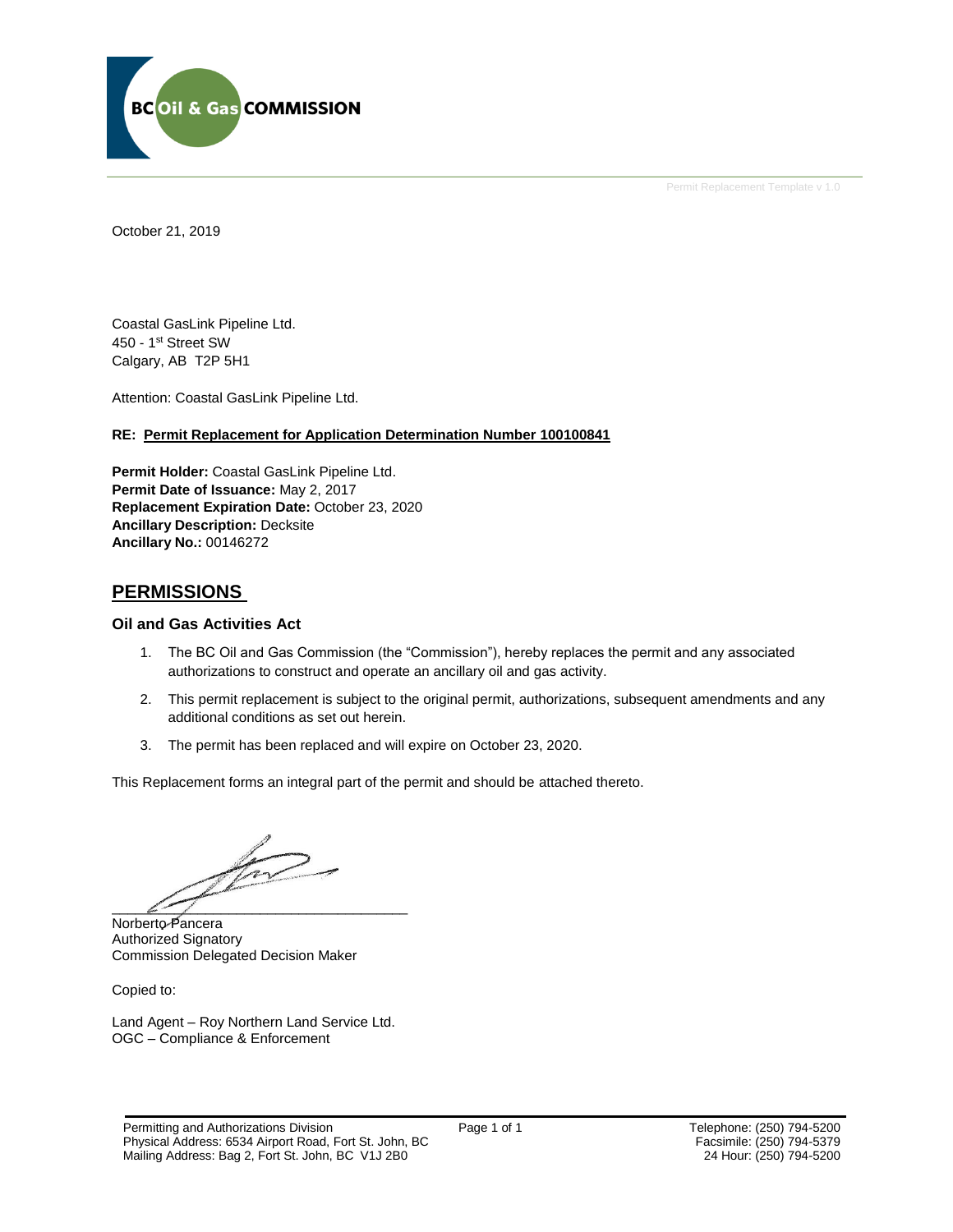

Permit Replacement Template v 1.0

April 23, 2019

Coastal GasLink Pipeline Ltd. 450 - 1st Street SW Calgary , AB T2P 5H1

Attention: Coastal GasLink Pipeline Ltd.

### **RE: Permit Replacement for Application Determination Number 100100841**

**Permit Holder:** Coastal GasLink Pipeline Ltd. **Permit Date of Issuance:** May 2, 2017 **Replacement Date of Issuance:** April 23, 2019 **Replacement Expiration Date:** October 23, 2019 **Application Determination No.:** 100100841 **Ancillary Description:** Decksite **Ancillary No.:** 00146272 **Ancillary Description:** CIAS **Ancillary No.:** 0003532

## **PERMISSIONS**

### **Oil and Gas Activities Act**

- 1. The BC Oil and Gas Commission (the "Commission"), hereby replaces the permit and any associated authorizations to construct and operate an ancillary oil and gas activity.
- 2. This permit replacement is subject to the original permit, authorizations, subsequent amendments and any additional conditions as set out herein .
- 3. The permit has been replaced for five months and will expire on October 23, 2019.

### **Petroleum and Natural Gas Act**

4. Pursuant to Section 138(1) of the Petroleum and Natural Gas Act, the permit holder is authorized to enter, occupy and use any unoccupied Crown land located within the operating area to carry out the oil and gas activity authorized under this permit.

# **CONDITIONS**

- 5. The rights granted by this authorization are subject to all subsisting grants to or rights of any person made or acquired under the *Coal Act, Forest Act, Land Act, Mineral Tenure Act, Petroleum and Natural Gas Act, Range Act, Water Sustainability Act* or *Wildlife Act*, or any Replacement or renewal of the same.
- 6. The Permit holder must not assign or sublicense this permit or permit any person to use or occupy the land, other than its employees, contractors, or representatives, without the Commission's written consent.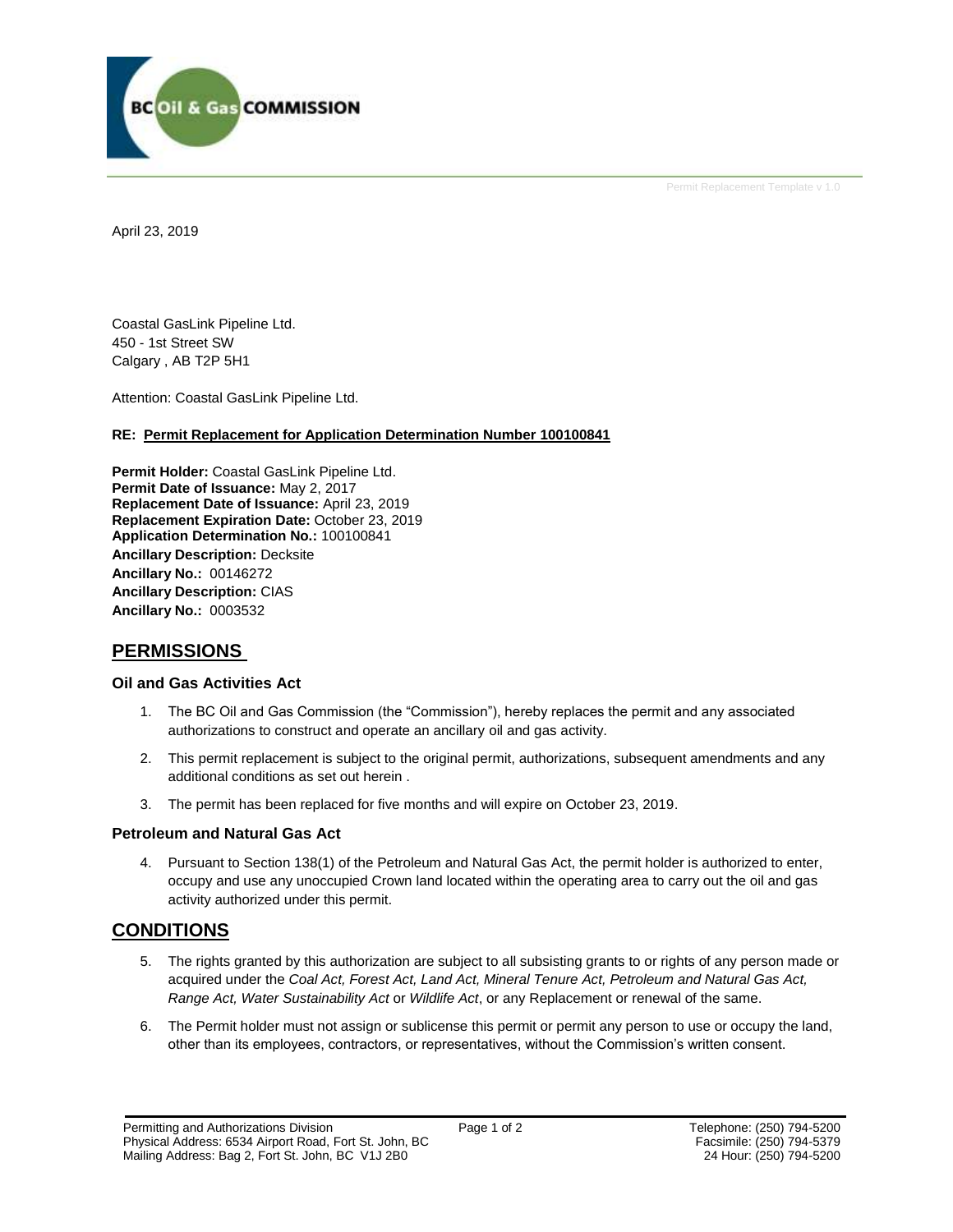- 7. The Permit Holder must ensure that the area is maintained in a condition so as to minimize hazards, including but not limited to hazards associated with storage of materials and equipment.
- 8. The Permit Holder must ensure that the area is free of garbage, debris and unused equipment.

This Replacement forms an integral part of the permit and should be attached thereto.

 $\overline{\phantom{a}}$   $\overline{\phantom{a}}$   $\overline{\phantom{a}}$   $\overline{\phantom{a}}$   $\overline{\phantom{a}}$   $\overline{\phantom{a}}$   $\overline{\phantom{a}}$   $\overline{\phantom{a}}$   $\overline{\phantom{a}}$   $\overline{\phantom{a}}$   $\overline{\phantom{a}}$   $\overline{\phantom{a}}$   $\overline{\phantom{a}}$   $\overline{\phantom{a}}$   $\overline{\phantom{a}}$   $\overline{\phantom{a}}$   $\overline{\phantom{a}}$   $\overline{\phantom{a}}$   $\overline{\$ 

Jacqueline Bourke Authorized Signatory Commission Delegated Decision Maker

Copied to:

Land Agent – Roy Northern Land Service Ltd. Ministry of Forests District Office – (DPC) Peace Natural Resource District OGC – Compliance & Enforcement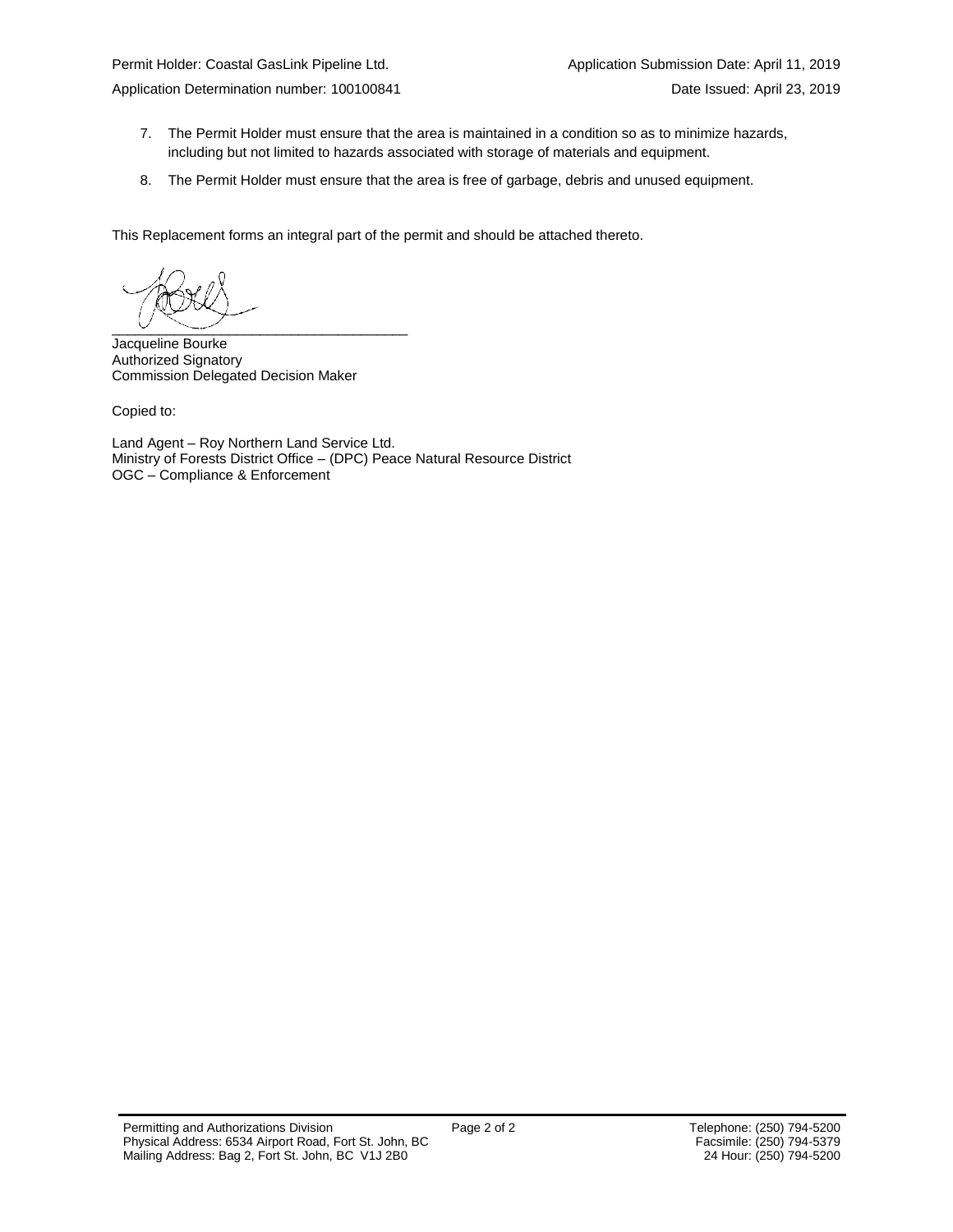

Correction v 1.0

November 30, 2017

Coastal GasLink Pipeline Ltd. 450 - 1st Street SW Calgary , AB T2P5H1

Attention: Coastal GasLink Pipeline Ltd.

#### **Re: Correction of Application Determination Number 100100841**

**Permit Holder:** Coastal GasLink Pipeline Ltd. **Date of Permit Issuance:** May 02, 2017 **Date of Correction:** November 30, 2017 **Application Determination Number**: 100100841

The BC Oil and Gas Commission hereby corrects the permit identified and dated above as follows:

Line # 4 of this permit, under Authorizations should read as follows:

#### **Total New Cut:** 6.92 ha

The Permit Holder must comply with any permissions, authorizations, approvals and conditions set out in the original permit, any subsequent amendments to the permit and any additional corrections as set out herein.

This letter forms an integral part of your permit and should be attached thereto.

\_\_\_\_\_\_\_\_\_\_\_\_\_\_\_\_\_\_\_\_\_\_\_\_\_\_\_\_\_\_\_\_\_\_\_\_\_\_

Justin Anderson Authorized Signatory Commission Delegated Decision Maker

Copied to:

Land Agent – Roy Northern Land Service Ltd. First Nations – McLeod Lake Indian Band, West Moberly First Nations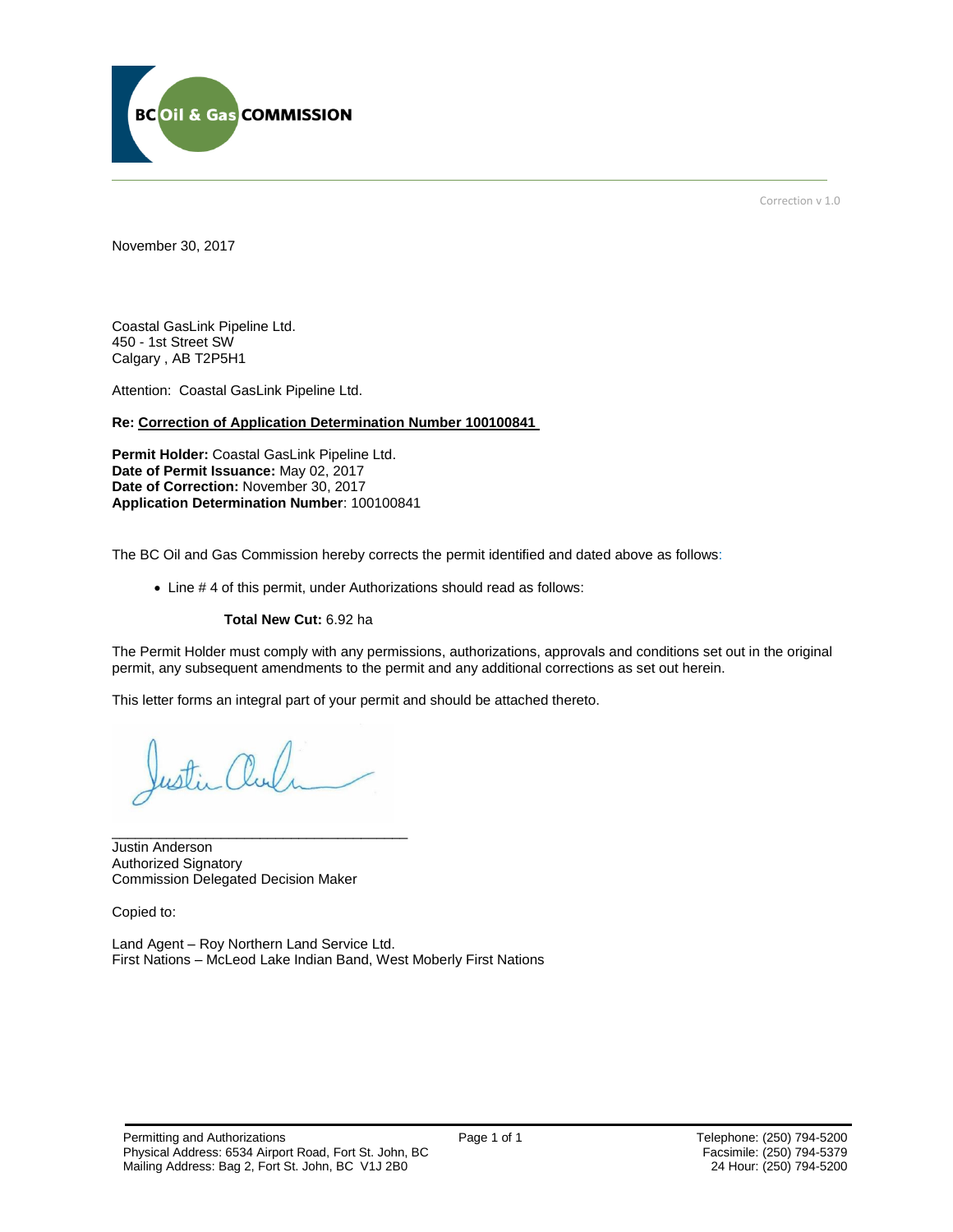

Non OGAA v 3.7

<span id="page-4-0"></span>May 2, 2017

Coastal GasLink Pipeline Ltd. 450 - 1st Street SW Calgary , AB T2P5H1

Attention: Coastal GasLink Pipeline Ltd.

### **RE: Determination of Application Area Number 100100841**

**Permit Holder:** Coastal GasLink Pipeline Ltd. **Date of Issuance:** May 2, 2017 **Effective Date:** May 2, 2017 **Application Submitted Date:** March28, 2017 **Application Determination Number**: 100100841 **[Approved Disturbance Footprint:](#page-4-0)** 6.925ha

### **ACTIVITIES APPROVED**

**Associated Oil & Gas Activity No.:** 00146272 **[Type:](https://bi.bcogc.ca/Application%20Processing/Interactive%20Reports/(BIL-041)%20AMS%20Decision%20Summary.aspx)** Deck Site

**Changes In and About a Stream**: 0003532

# **GENERAL [PERMISSIONS,](#page-4-0) AUTHORIZATIONS and CONDITIONS**

### **PERMISSIONS**

### **Petroleum and Natural Gas Act**

- 1. The BC Oil and Gas Commission (the "Commission") pursuant to section 138 of the *Petroleum and Natural Gas Act* hereby permits the Permit Holder referenced above to construct and operate a related activity(s) as detailed in Activities Approved table above and the Activity Details table(s)below, when applicable, for the purposes of carrying out oil and gas activities as defined in the *Oil and Gas Activities Act* (OGAA); subject to the conditions set out herein.
- 2. Th[e permissions](#page-4-0) and authorizations granted under this permit are limited to the area identified in the spatial data submitted to the Commission in the permit application as identified and dated above; herein after referred to as the 'activity area'.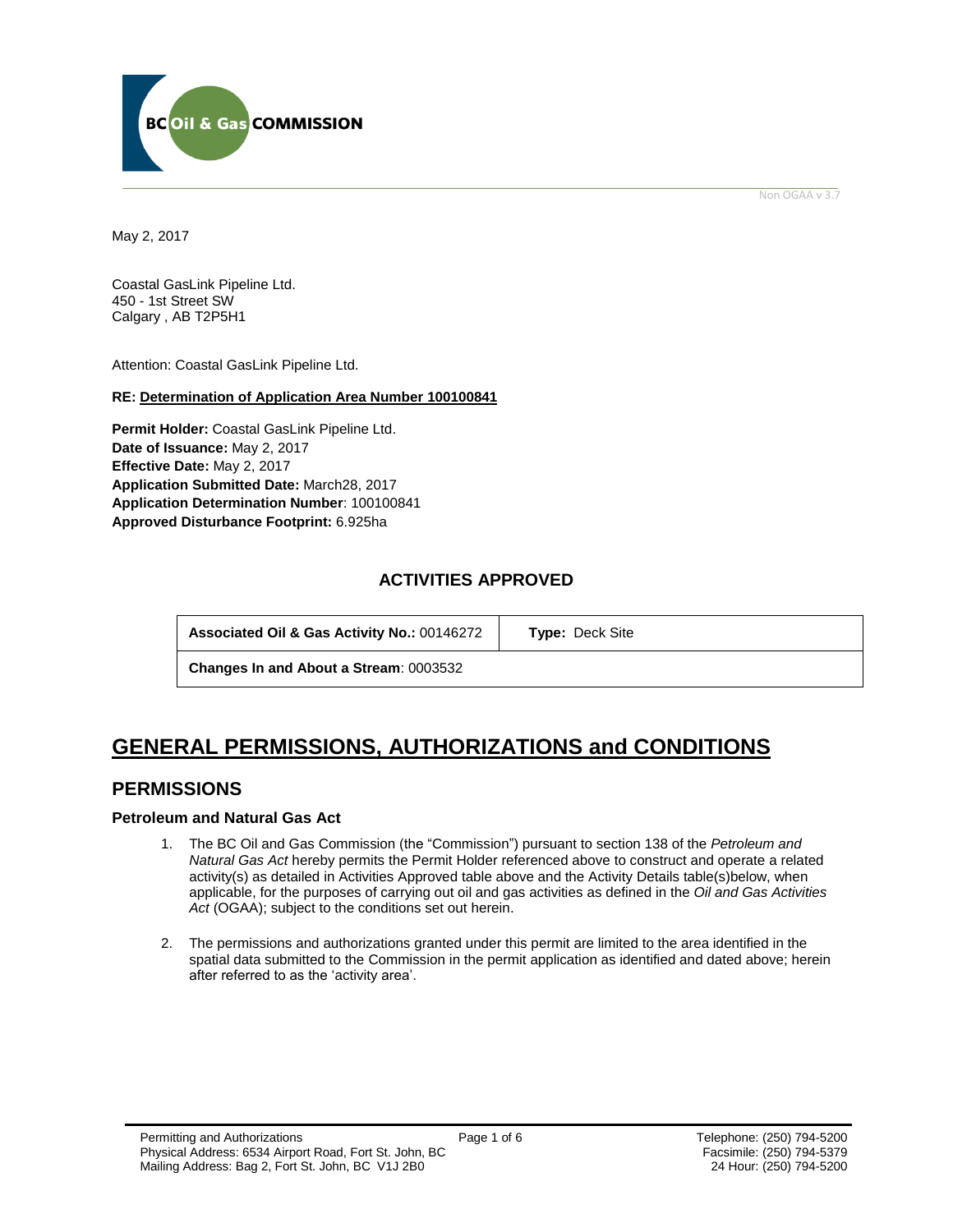- 3. The Commission, pursuant to section 138(1) of the *Petroleum and Natural Gas Act,* hereby permits the occupation and use of any Crown land located within the activity area.
	- a) The permission to occupy and use Crown land expires two years from the date of issuance, unless the Commission has received notice of construction start, or this permit is otherwise extended, suspended, cancelled, surrendered or declared spent.
	- b) The permission to occupy and use Crown land does not entitle the Permit Holder to exclusive possession of the activity area.
	- c) The total disturbance within the activity area must not exceed the total approved disturbance footprint as referenced above.

# **AUTHORIZATIONS**

### **Forest Act**

4. The Commission, pursuant to section 47.4 of the *Forest Act*, hereby [authorizes](#page-4-0) the removal of Crown timber from the activity area under the cutting permits associated with the Master Licence(s) as follows:

**Master Licence to Cut No.:** M02341

**Cutting Permit No.:** 32

**Timber Mark No.:** MTC 131

**Total New Cut:** 6.9

**[Forest District](https://ams-crd.bcogc.ca/crd/)**: (DPG) Prince George Natural Resource District

**Region:** Interior

5. The cutting permits are deemed spent upon the submission of the post-construction plan or upon either the cancellation or expiry of the activities [approve](#page-4-0)d under the permit.

## **CONDITIONS**

### **Notification**

- 6. A notice of construction start must be submitted prior to the commencement of activities under this permit 48 hours before or as per the relevant legislation if longer than 48 hours. Notification must submitted via Kermit for pipelines and facilities. For all other activity types notification must be submitted through [OGC.ExternalNotifications@bcogc.ca.](mailto:OGC.ExternalNotifications@bcogc.ca)
- 7. Within 60 days of the completion of construction activities under this permit, the Permit Holder must submit to the Commission a post-construction plan as a shapefile and PDF plan accurately identifying the location of the total area actually disturbed under this permit. The shapefile and plan must be submitted via eSubmission.

### **General**

- 8. The rights granted by this permit in relation to unoccupied Crown land are subject to all subsisting grants to or rights of any person made or acquired under the *Coal Act, Forest Act, Land Act, Mineral Tenure Act, Petroleum and Natural Gas Act, Range Act*, *Water Sustainability Act* or *Wildlife Act*, or any extension or renewal of the same.
- 9. The Permit Holder must not assign, sublicense or permit any person other than its employees, contractors or representatives to use or occupy any Crown land within the activity area, other than its employees, contractors or representatives, without the Commission's written consent. The Permit Holder must ensure that the activity area is maintained in a condition so as to minimize hazards, including but not limited to hazards associated with storage of materials and equipment.
- 10. The Permit Holder must ensure that the activity area is free of garbage, debris and unused equipment.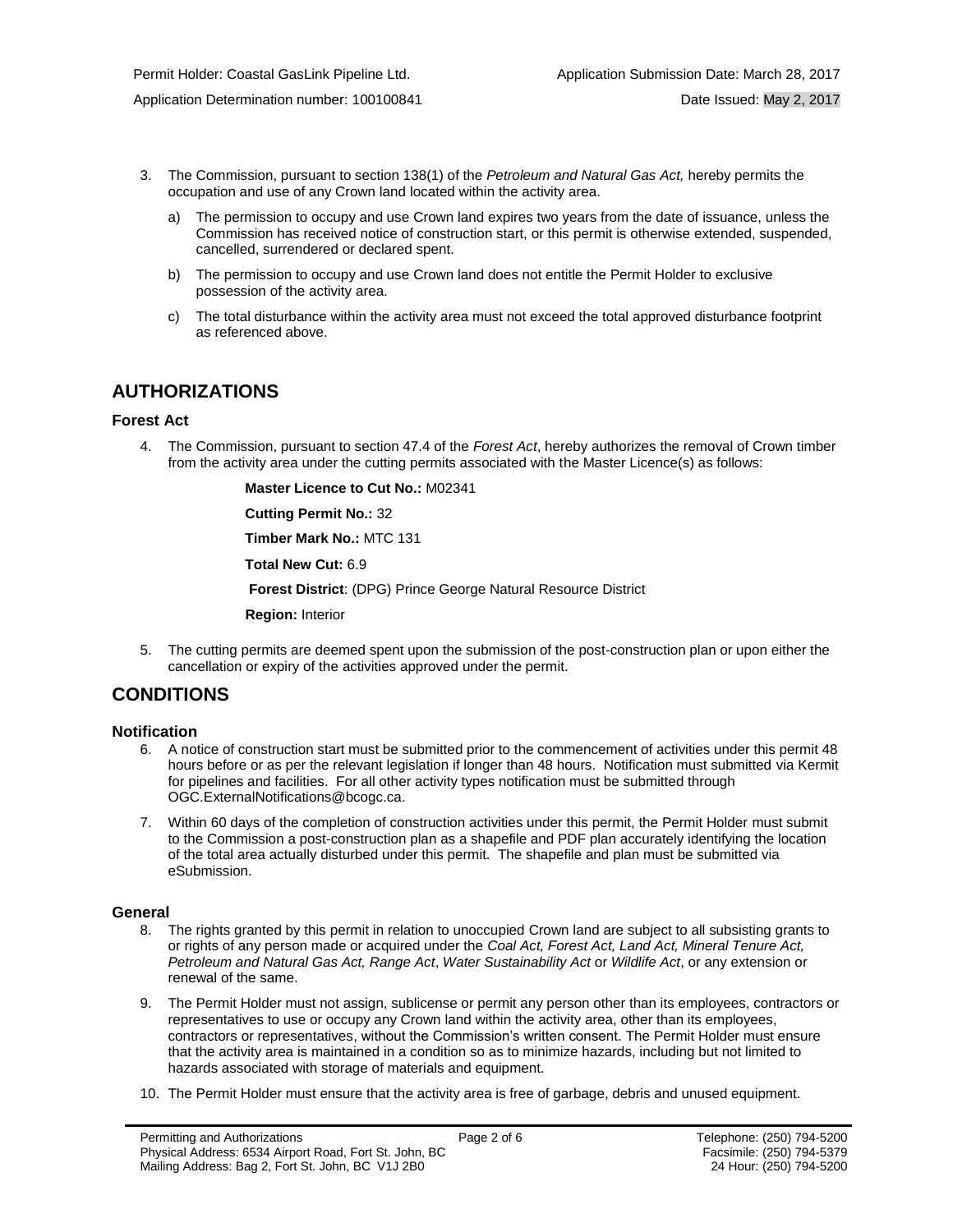### **Environmental**

- 11. Construction activities must not result in rutting, compaction or erosion of soils that cannot be reasonably rehabilitated to similar levels of soil productivity that existed on the activity area prior to the construction activities taking place.
- 12. Any temporary access must be constructed and maintained in a manner that provides for proper surface drainage, prevents pooling on the surface, and maintains slope integrity.
- 13. The Permit Holder must make reasonable efforts to prevent establishment of invasive plants on the activity area associated with the related activities set out in the Authorized Activities table above resulting from the carrying out of activities authorized under this permit.
- 14. Following completion of construction associated with the associated activities set out in the Authorized Activities table above, the Permit Holder must, as soon as practicable
	- a) decompact any soils compacted by the activity;
	- b) if natural surface drainage pattern was altered by the carrying out of the activity, the Permit Holder must restore, to the extent practicable, to the drainage pattern and its condition before the alteration; and
	- c) re-vegetate any exposed soil on the activity area including, where necessary, using seed or vegetative propagules of an ecologically suitable species that
		- (i) promote the restoration of the wildlife habitat that existed on the area before the oil and gas activity was begun, and
		- (ii) stabilize the soil if it is highly susceptible to erosion.
	- d) Following completion of construction activities authorized herein, any retrievable surface soils removed from the activity area must be redistributed so that the soil structure is restored, to the extent practicable, to its condition before the activity was begun.

#### **Clearing**

- 15. The Permit Holder is permitted to fell any trees located on Crown land within 1.5 tree lengths of the activity area that are considered to be a safety hazard according to *Workers Compensation Act* regulations and must be felled in order to eliminate the hazard. Trees or portions of these trees that can be accessed from the activity area without causing damage to standing timber may be harvested.
- 16. The holder of the cutting permit must pay to the government, stumpage and any waste billing determined in accordance with the terms of this [authorization.](#page-4-0)
- 17. The [authorized](#page-4-0) cutting permit does not grant the Permit Holder the exclusive right to harvest Crown timber from the activity area. Authority to harvest some or all of the timber may be granted to other persons. The Permit Holder's right to harvest timber applies to any timber found on the site at the time they undertake harvesting activities.
- 18. All harvested Crown timber must be marked with the cutting permit's associated timber mark.
- 19. Stumpage for Cutting Permit No. 32 will be calculated in accordance with the Interior Appraisal Manual as amended from time to time.

#### **Water Course Crossings and Works**

- 20. Stream, lake and wetland crossings must be constructed in accordance with the methods and any mitigations, as specified in the application.
- 21. In-stream activities within a fish bearing stream, lake or wetland must occur:
	- a) [during the applicable reduced risk work windows as specified in the](#page-4-0) Region 7 Omineca Reduced Risk Timing Windows for Fish and Wildlife; or
	- in accordance with alternative timing and associated mitigation recommended by a qualified professional and accepted by [the](#page-4-0) Commission; or
	- in accordance with an authorization or letter of advice from Fisheries and Oceans Canada that is provided to the Commission.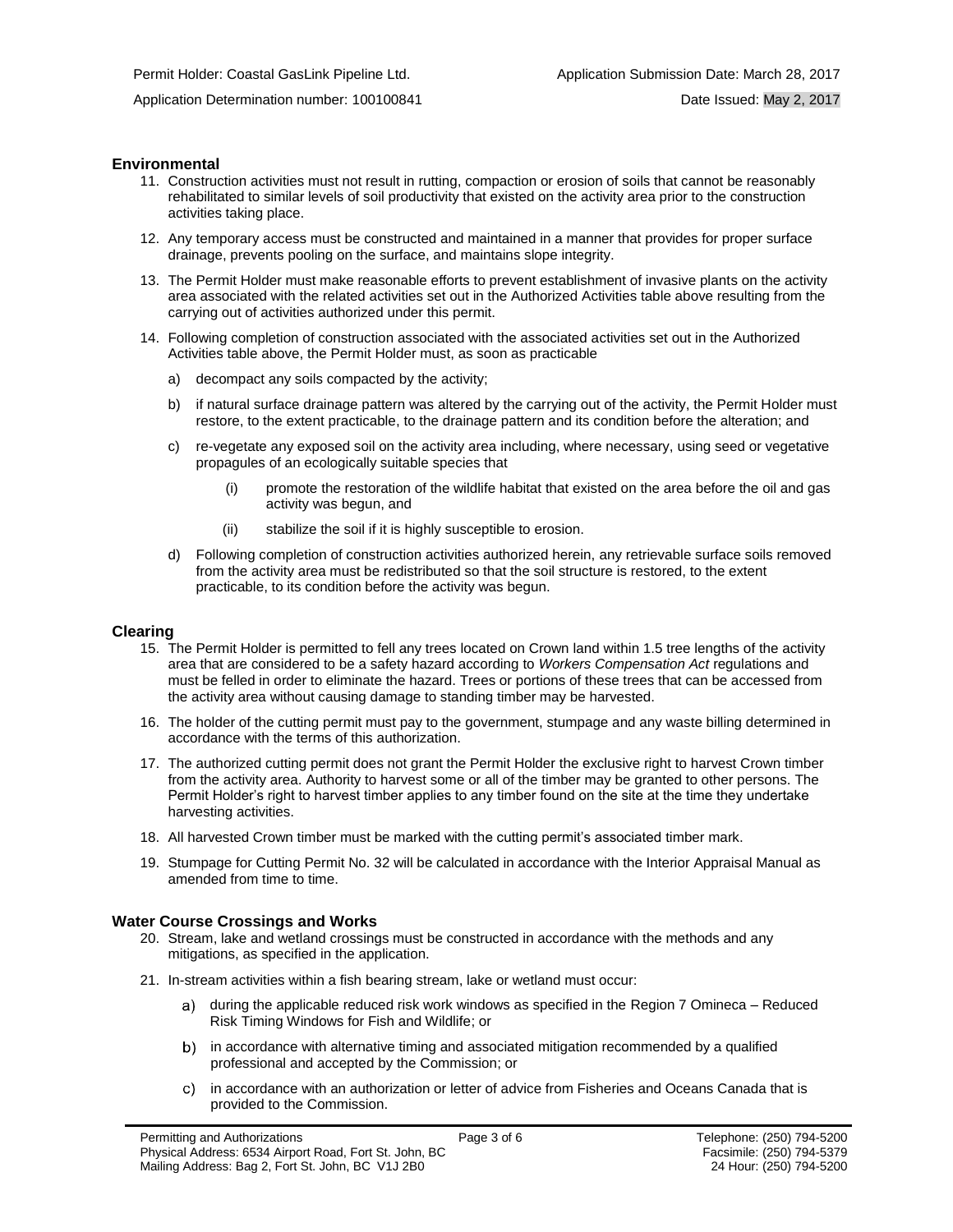Application Determination number: 100100841 Date Issued: May 2, 2017

- 22. At any time, the Commission may suspend instream works [authorized](#page-4-0) under this permit. Suspensions on instream works will remain in place until such time as the Commission notifies Permit Holders that works may resume. Reasons for suspension of works may include, but are not limited to, drought conditions and increased environmental or public safety risks.
- 23. Mechanical stream crossings must be constructed, maintained and deactivated according to the following requirements, as applicable:
	- Only bridges, culverts, ice bridges or snow fills may be constructed at stream crossings;
	- a) The Permit Holder must ensure that permanent bridges are designed and fabricated in compliance with
		- i. the Canadian Standards Association Canadian Bridge Design Code, CAN/CSA-S6; and
		- ii. soil property standards, as they apply to bridge piers and abutments; set out in the Canadian Foundation of Engineering Manual.
	- Except with leave of the Commission, the Permit Holder must ensure that:
		- i. any culverts used are designed and fabricated in compliance with the applicable:
			- (a) Canadian Standards Association CSA G401,Corrugated Steel Pipe Products; or
			- (b) Canadian Standards Association Standard CSA B1800, Section B182.2, Plastic Non-pressure Pipe Compendium, or
		- ii. Any pipe installed in lieu of a culvert is of at least equivalent standard and strength as any culvert as specified above.
	- Except with leave of the Commission, the Permit Holder must ensure that bridges and culverts meet the criteria set out in (i), (ii), or (iii) below:
		- i. The bridge or culvert is designed to pass the highest peak flow of the stream that can reasonably be expected within the return periods set out in column 2 the table below for the period the Permit Holder anticipates the structure will remain on site, as set out in column 1in the table below:

| Column 1<br>Anticipated period crossing structure will remain on site                          | Column <sub>2</sub><br>Peak flow period |
|------------------------------------------------------------------------------------------------|-----------------------------------------|
| Bridge or culvert, 3 years or less                                                             | 10 years                                |
| Bridge other than a bridge within a community watershed,<br>more than 3 years but less than 15 | 50 years                                |
| Bridge within a community watershed, more than 3 years                                         | 100 years                               |
| Bridge, 15 years or more                                                                       | 100 years                               |
| Culvert, more than 3 years                                                                     | 100 years                               |

- ii. The bridge, or any component of the bridge:
	- (a) is designed to pass expected flows during the period the bridge is anticipated to remain on the site;
	- (b) is constructed, installed and used only in a period of low flow; and
	- (c) is removed before any period of high flow begins.
- iii. The culvert:
	- (a) is a temporary installation, and the Permit Holder does not expect to subsequently install a replacement culvert at that location;
	- (b) is not installed in a stream, when the stream contains fish;
	- (c) is sufficient to pass flows that occur during the period the culvert remains on the site;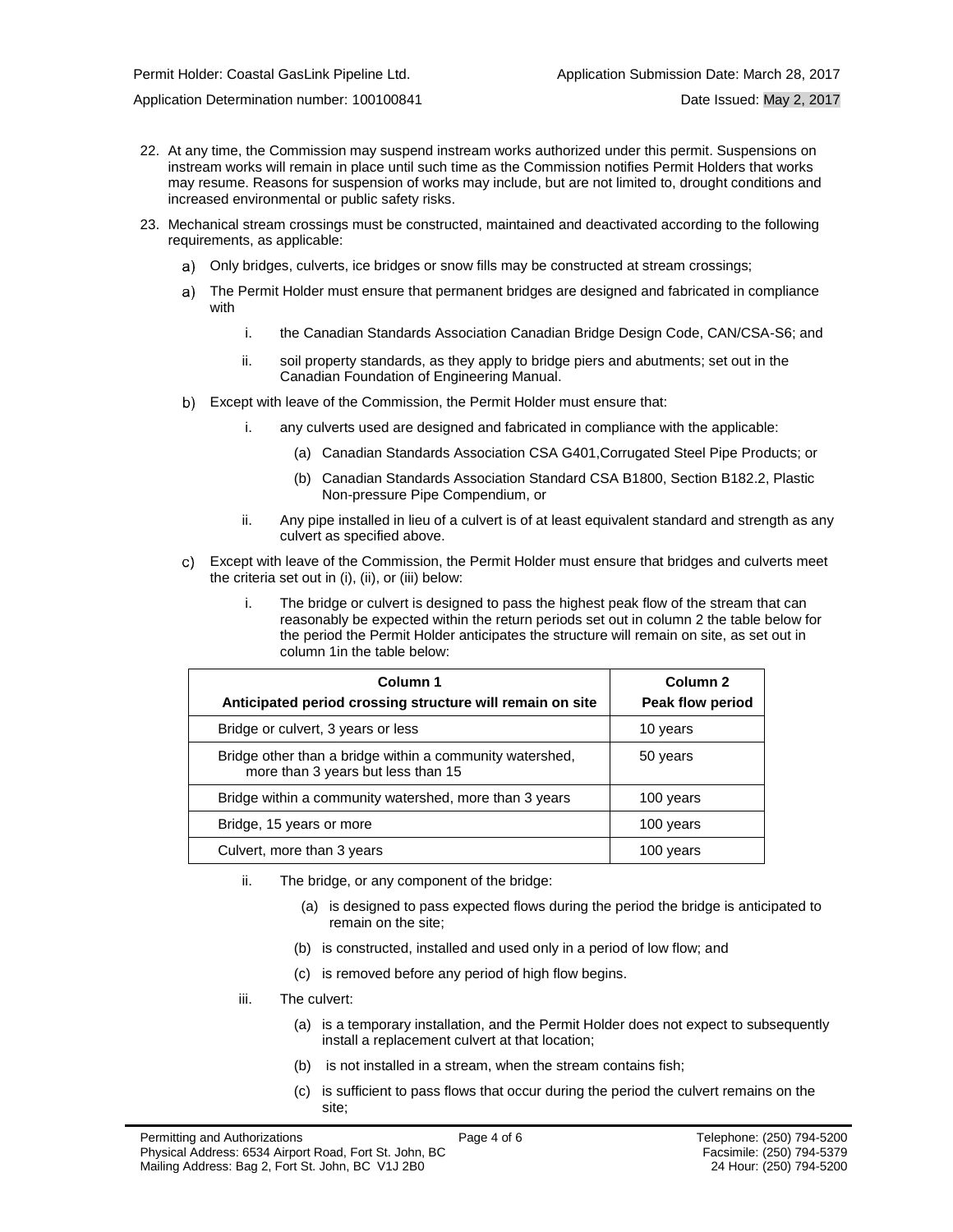- (d) is installed during a period of low flow; and
- (e) is removed before any period of high flow begins.
- d) Ice bridges on fish bearing streams may only be constructed where sufficient water depth and stream flows prevent the bridge structure from coming in contact with the stream bottom;
- $e)$ Water applied to construct an ice bridge on a water body must be sourced in accordance with the *Water Sustainability Act* unless
	- i. the water body is a stream with a stream channel width of at least 5 metres and is not designated as a sensitive stream under the *Fish Protection Act*, or has a riparian class of W1, W3, or L1,
	- ii. the water is sourced from the same water body proximal to the location on which the ice bridge is constructed,
	- iii. the water body is not within the boundaries of a public park,
	- iv. pump intakes do not disturb beds of streams or wetlands and are screened with a maximum mesh size and approach velocity in accordance with the Fisheries and Oceans Canada Freshwater Intake End-of-Pipe Fish Screen Guideline, and
		- (a) where the water body is a stream, the flow of water in the stream at the time and location of pumping exceeds 60 litres per second and the instantaneous pumping rate does not exceed 1% of the water flowing in the water body at the time and location the pumping occurs, or
		- (b) where the water body is a lake or pond, the cumulative volume of water withdrawn does not exceed 10 cm of lake or pond depth, calculated as the product of lake or pond surface area x 10 cm;
- f) Records of water withdrawal and corresponding streamflow measurements are maintained by the Permit Holder and provided to the Commission upon request;
- g) Snow fills must consist of clean snow and may only be located on streams that are dry or frozen to the bottom during the period of construction, maintenance and use. Where periodic thaws are anticipated, culverts must be installed to allow meltwater to pass through. Snow fill and any installed culverts must be removed prior to spring snow melt;
- h) Bridge or culvert abutments, footings and scour protection must be located outside the natural stream channel and must not constrict the channel width;
- Equipment used for activities under this approval must not be situated in a stream channel unless it is i) dry or frozen to the bottom at the time of the activity.

### **Archaeology**

- 24. An AIA report must be submitted to the Commission as soon as practicable.
- 25. If artifacts, features, materials or things protected under section 13(2) of the Heritage Conservation Act are identified the permit holder must, unless the permit holder holds a permit under section 12 of the Heritage Conservation Act issued by the Commission in respect of that artifact, feature, material or thing:
- a) immediately cease all work in the vicinity of the artifacts, features, materials or things
- b) immediately notify the Commission and the Archaeology Branch of the Ministry of Forests, Lands and Natural Resource Operations
- c) refrain from resuming work in the vicinity of the artifacts, features, materials or things except in accordance with an appropriate mitigation plan that has been prepared in accordance with the Heritage Conservation Act and approved by the Archaeology Branch of the Ministry of Forests, Lands and Natural Resource Operations.